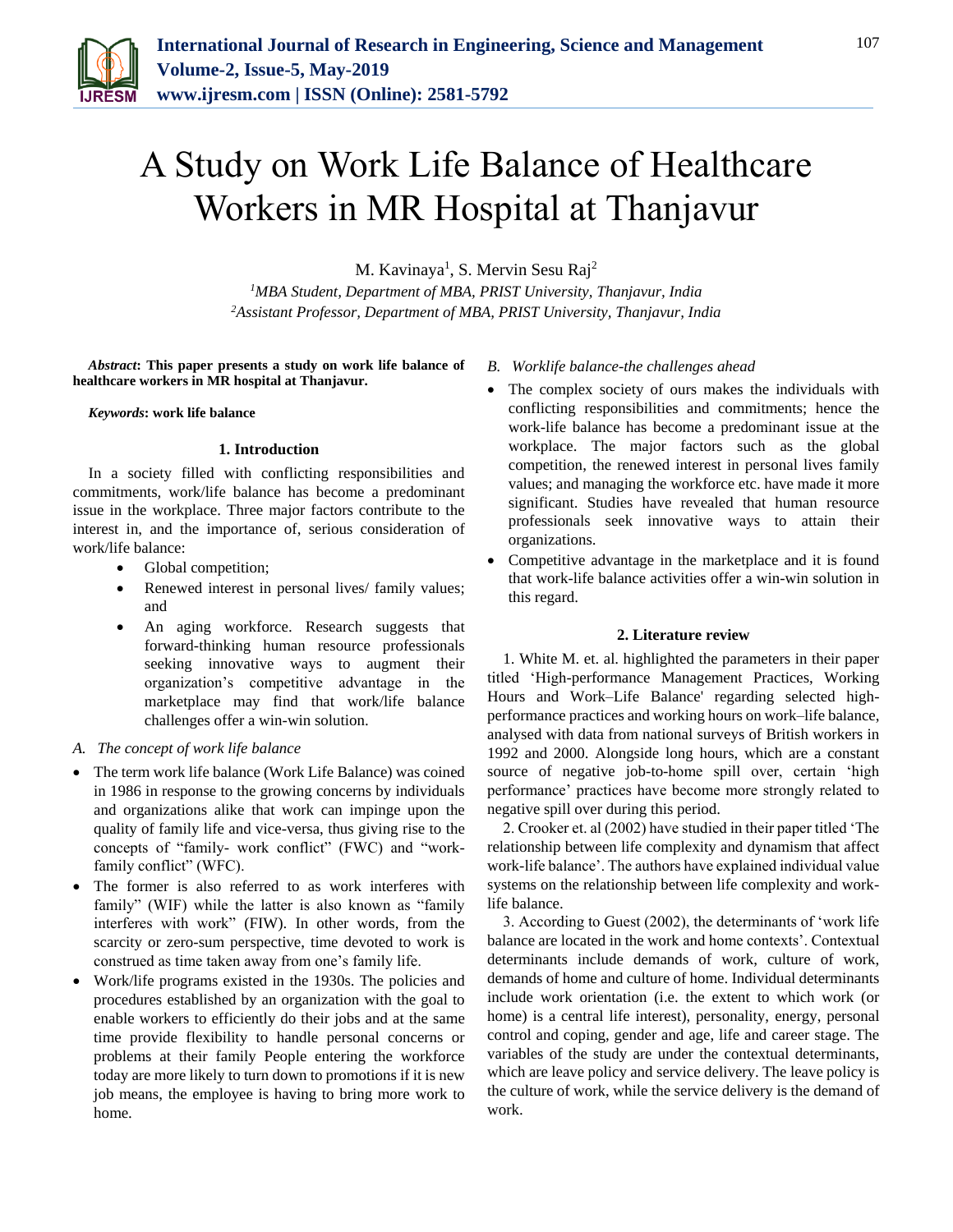

4. Drew E. et.al (2005) in paper titled "Work/Life balance: senior management champions or laggards?" represented a major contribution to our understanding of the factors that inhibit the adoption and promotion of work/life balance by senior managers in other organisations/sectors. It also demonstrates that while there is a willingness to discuss and countenance more flexibility there are serious negative perceptions about such arrangements that might contribute to work/life balance for managers and staff. There were generally negative views about WLB expressed by men and women in senior management. Men referred to the possible disruption caused by, and difficulty in balancing, WLB against business imperatives.

5. McDonald, Brown and Bradley (2005) in the paper titled 'Gap between work-life policies and initiatives and their use', particularly by men and career-oriented workers, was due to five factors. The factors are lack of managerial support for work life balance, perceptions of negative career consequences, organizational time expectations, gendered nature of policy utilization, perceptions of unfairness by other workers Given that the use of family-friendly initiatives was found to be significantly related to workers' perceptions of family-oriented workplace support and men reported higher work-family conflict than women, it appears that men experience less workplace support to use family- friendly initiatives than women as explained in more detail on the following page.

# **3. Research methodology**

This chapter discusses the research design, data collection methods, operationalization of variables, sample size, sampling design and data analysis plan. This chapter also deals with the methods of selection of respondents, tools for analysis and choice of test statistics of the present study. The details of the questionnaire construction and the sampling procedure adopted in the study are explained in the following pages.

# *A. Meaning*

Research is a careful investigation of especially through search for new fact in any branch of knowledge. Methodology is a systematically to solve the research problem. It may be understand as a science of studying how research is done logically. The various steps that are generally adopted by a research in studying researcher problem are the main function of research methodology.

# *B. Research design – descriptive*

Descriptive research is also called Statistical Research. The main goal of this type of research is to describe the data and characteristics about what is being studied. The idea behind this type of research is to study frequencies, averages, and other statistical calculations. Although this research is highly accurate, it does not gather the causes behind a situation. Descriptive research is mainly done when a researcher wants to gain a better understanding of a topic. It is quantitative and uses surveys and panels and also the use of probability sampling.

# *C. Data collection methods*

The study involved the measurement of Hospital Workers Work Life Balance (WLB) in the Personal environment and work environment. The framework of the study is focused on the work life balance problems of workers in Hospital. Hence the data were collected only from all workers working in hospital. The primary and secondary data were collected based on the specified objectives of the study. The primary data for the current study were collected by a well-defined structured questionnaire from the workers. The secondary data were collected from various journals. The reviews collected from past studies helped the researcher to identify the research gap and define the variables for the study.

#### *D. Research instrument- questionnaire*

Questionnaire contained two main parts such as personal data; organizational factors. Questions were also asked about age, gender, marital status, educational qualification, years of experience, number of members in respondents' family and working persons in their family.

#### *E. Scope of the study*

- The study aims to analyze the HR problems related with Work Life Balance of workers in MR hospital and is expected to provide an insight into the issues of Work Life of the workers.
- The Hospital will be able to identify the problems related to their job satisfaction and work life balance.
- The study is expected to identify the bottlenecks in implementing the Work Life Balance programmes and the perception level of the workers about the implementation of Work Life Balance programmes.
- The Hospital would be in a position to take adequate steps forward to improve the Work Life Balance of their workers and to frame appropriate guidelines and policies to amend Work Life Balance programmes successfully and to make periodic survey to assess the Work Life Balance.

#### *F. Objectives of the study*

The study is carried under the mentioned objectives:

- To assess the awareness of workers about work-life balance.
- To know the extent of formalization of work-life balance policies in both public and private sectors.
- To assess the attitude of workers and employer towards the policies of work-life balance implemented in hospitals.
- To know the demographic details of the respondents.
- To analyst the benefits of Work life balance.
- To suggest suitable strategies to improve the level of Work life balance.
- *G. Limitations of the study*
	- 1. The present study is confined all workers of MR Hospitals and not covered other states of India.
	- 2. The analysis is based completely on the responses given by the respondents in the questionnaire. The authenticity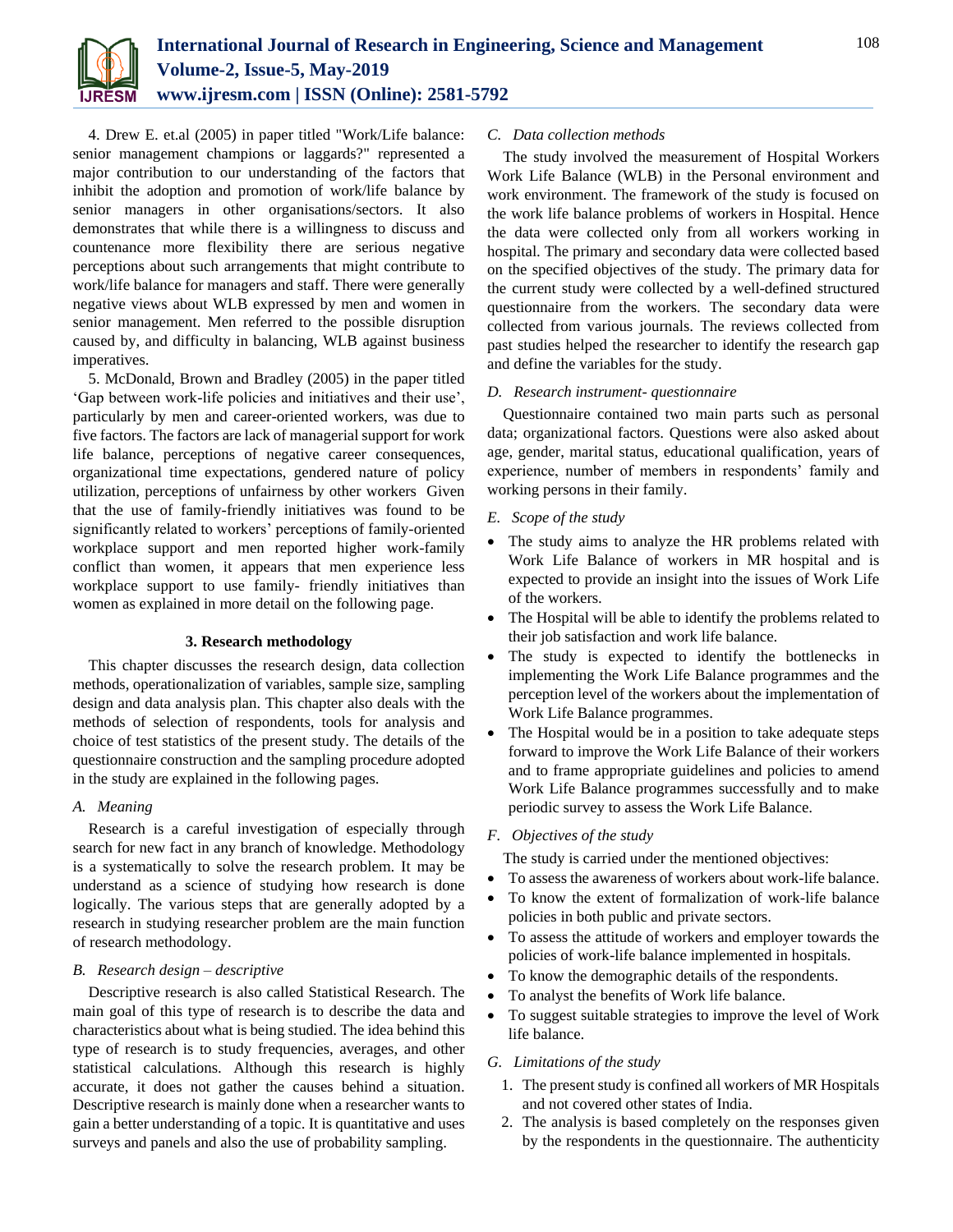

# **International Journal of Research in Engineering, Science and Management Volume-2, Issue-5, May-2019 www.ijresm.com | ISSN (Online): 2581-5792**

of the responses is the limiting factor.

- 3. Data collected may have biased response.
- 4. Lack of awareness, participation, motivation among employees and inefficient work-life practices (WLP).
- 5. The researchers had difficulty in explaining the research problem to the respondents. Hence the level of understanding of research problem and concept by the respondents may affect the study result.

#### **4. Data analysis and interpretation**

*Test-1:*

|                       |     | Table 1          |    |
|-----------------------|-----|------------------|----|
|                       |     | Anova            |    |
| <b>Marital Status</b> |     | Overtime         |    |
| Married               | 22  | Most of the Time | 62 |
| Bachelor              | 76  | Sometimes        | 32 |
|                       |     | Seldom           | 6  |
|                       |     | Always           | C  |
|                       |     | Never            |    |
| Total                 | 100 | Total            |    |

*Hypothesis:*

*Null hypothesis:* There is no significant relationship between marital status and overtime.

*Test-3: Chi square test Hypothesis* 

| Table 4                                                              |
|----------------------------------------------------------------------|
| Relationship between age and balance between work life and home life |

| Age/Balance | Well     | <b>Balanced</b> | Somewhat        | Out of          | Total |
|-------------|----------|-----------------|-----------------|-----------------|-------|
|             | Balanced |                 | <b>Balanced</b> | <b>Balanced</b> |       |
| 18-25       | 42       |                 |                 |                 | 56    |
| $26 - 35$   | 22       |                 |                 |                 | 34    |
| $36 - 45$   |          |                 |                 |                 | 10    |
| Total       | 77       |                 |                 |                 | 100   |

*Null hypothesis:* There is no significant relationship between age and balance between work life and home life.

Calculated value  $\chi$ <sup>2</sup> = 1.64732

Degree of freedom =  $(R-1)$   $(C-1)$  =  $(3-1)$   $(4-1)$  = 6

The table value of  $\chi$ 2 6 for degree of freedom at 5 per cent level of significance is 12.592

*Conclusion:* Calculated value is less than the table value, so the null hypothesis is accepted. Hence it is concluded that there is a no significant relationship between family marital status and work pressure.

| Table 2              |       |     |         |          |  |  |  |
|----------------------|-------|-----|---------|----------|--|--|--|
| Anova: Single factor |       |     |         |          |  |  |  |
| Summary              |       |     |         |          |  |  |  |
| Groups               | Count | Sum | Average | Variance |  |  |  |
| Column <sub>1</sub>  | 100   | 168 | 1.68    | 0.219798 |  |  |  |
| Column 2             | 100   | 156 | 1.56    | 0.450909 |  |  |  |

| <b>ANOVA</b>          |       |     |          |          |          |          |
|-----------------------|-------|-----|----------|----------|----------|----------|
| Source of Variation   | SS    | Df  | MS       |          | P-value  | F crit   |
| <b>Between Groups</b> | 0.72  |     | 0.72     | 2.146988 | 0.144436 | 3.888853 |
| <b>Within Groups</b>  | 66.4  | 198 | 0.335354 |          |          |          |
| Total                 | 67.12 | 199 |          |          |          |          |

*Conclusion:* Calculated F value is 2.146988 and F critical Value 3.88 so calculated value Is less than the table value, so the null hypothesis is accepted. Hence it is concluded that there is no significant relationship between marital status and overtime.

| Table 3                              |     |           |     |  |  |  |
|--------------------------------------|-----|-----------|-----|--|--|--|
| Correlation                          |     |           |     |  |  |  |
| Feel tired because of work<br>Gender |     |           |     |  |  |  |
| Male                                 | 8   | Never     | 74  |  |  |  |
| Female                               | 92  | Rarely    | 16  |  |  |  |
|                                      |     | Sometimes |     |  |  |  |
|                                      |     | Often     |     |  |  |  |
|                                      |     | Always    |     |  |  |  |
| Total                                | 100 | Total     | 100 |  |  |  |
|                                      |     |           |     |  |  |  |

| Column <sub>1</sub> |                     | $Col$ umn 1 | Column <sub>2</sub> |
|---------------------|---------------------|-------------|---------------------|
|                     |                     |             |                     |
|                     | Column <sub>2</sub> | $-0.04706$  |                     |

# *Test-2:*

*Conclusion:* Calculated value is more than 0.5, so I concluded it with gender and feel tired because of work is negatively correlated.

Table 5

| Observed frequency vs. Expected frequency |           |           |          |           |             |  |
|-------------------------------------------|-----------|-----------|----------|-----------|-------------|--|
| Group                                     | Observed  | Expected  | $O-E$    | $(O-E)^2$ | $(O-E)^2/E$ |  |
|                                           | Frequency | Frequency |          |           |             |  |
| Aa                                        | 42        | 40.32     | 1.68     | 2.8224    | 0.07        |  |
| Ab                                        | 10        | 10.08     | $-0.08$  | 0.0064    | 0.00063     |  |
| Ac                                        | 4         | 5.6       | $-1.6$   | 2.56      | 0.45714     |  |
| Ad                                        | $\Omega$  | $\theta$  | 0        | $\Omega$  | $\Omega$    |  |
| Ba                                        | 22        | 24.48     | $-2.48$  | 6.1504    | 0.25124     |  |
| <b>Bb</b>                                 | 8         | 6.12      | 1.88     | 3.5344    | 0.57751     |  |
| Bc                                        | 4         | 3.4       | 0.6      | 0.36      | 0.10588     |  |
| <b>Bd</b>                                 | $\Omega$  | 0         | 0        | $\Omega$  | 0           |  |
| Cc                                        | 8         | 7.2       | 0.8      | 0.64      | 0.08888     |  |
| Cb                                        | $\theta$  | $\Omega$  | $\Omega$ | $\Omega$  | $\Omega$    |  |
| Cc                                        | 2         | 100       | -98      | 9.604     | 0.09604     |  |
| C <sub>d</sub>                            | $\Omega$  | $\Omega$  | $\Omega$ | $\Omega$  | $\Omega$    |  |
| $\chi$ 2                                  |           |           |          |           | 1.64732     |  |

#### *A. Findings*

The study is conducted to know the impact of work life balance of healthcare workers in MR hospital. A detailed survey is conducted among 50 healthcare workers for MR hospital and following are the findings from the study.